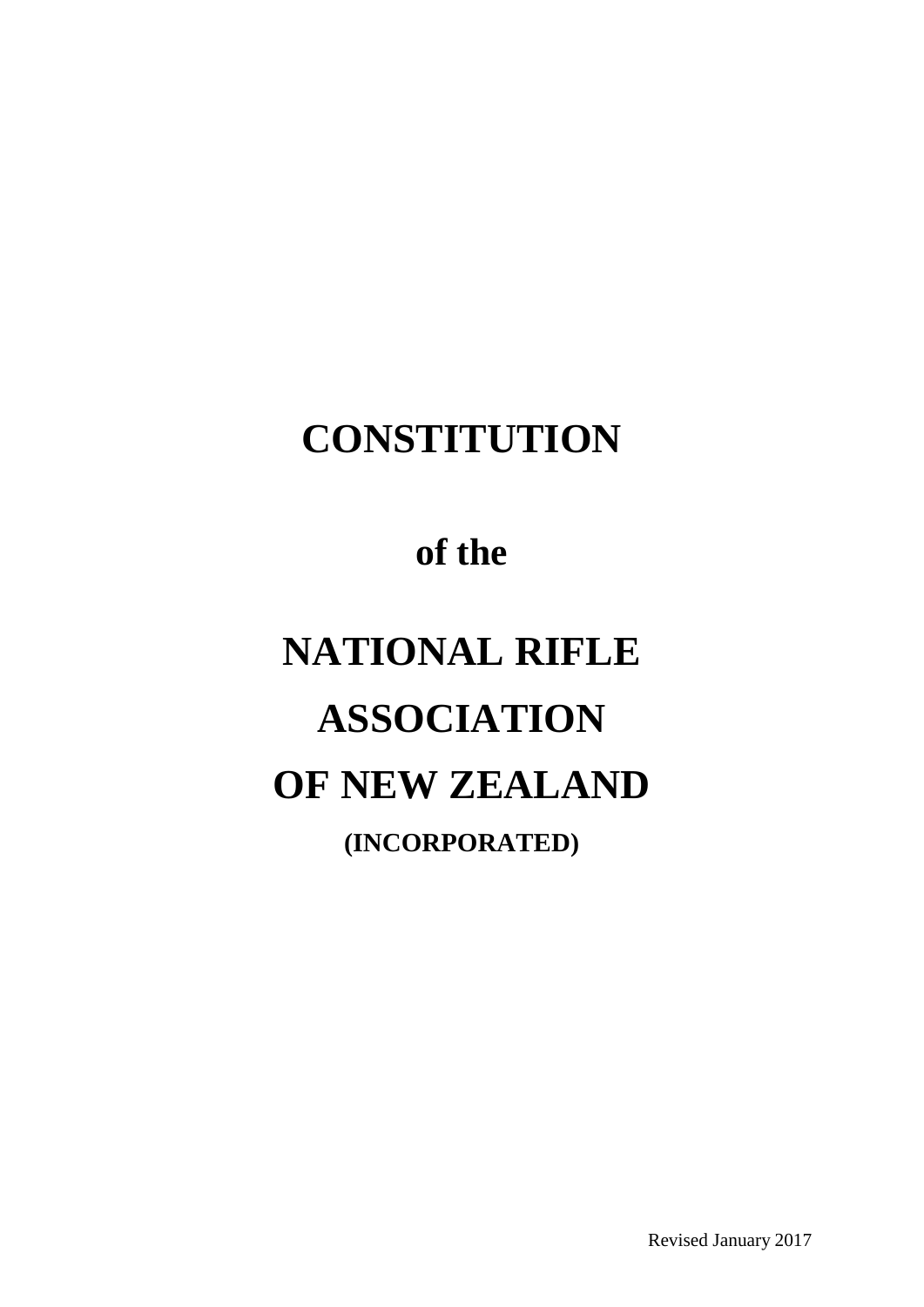*(This Page Left Deliberately Blank)*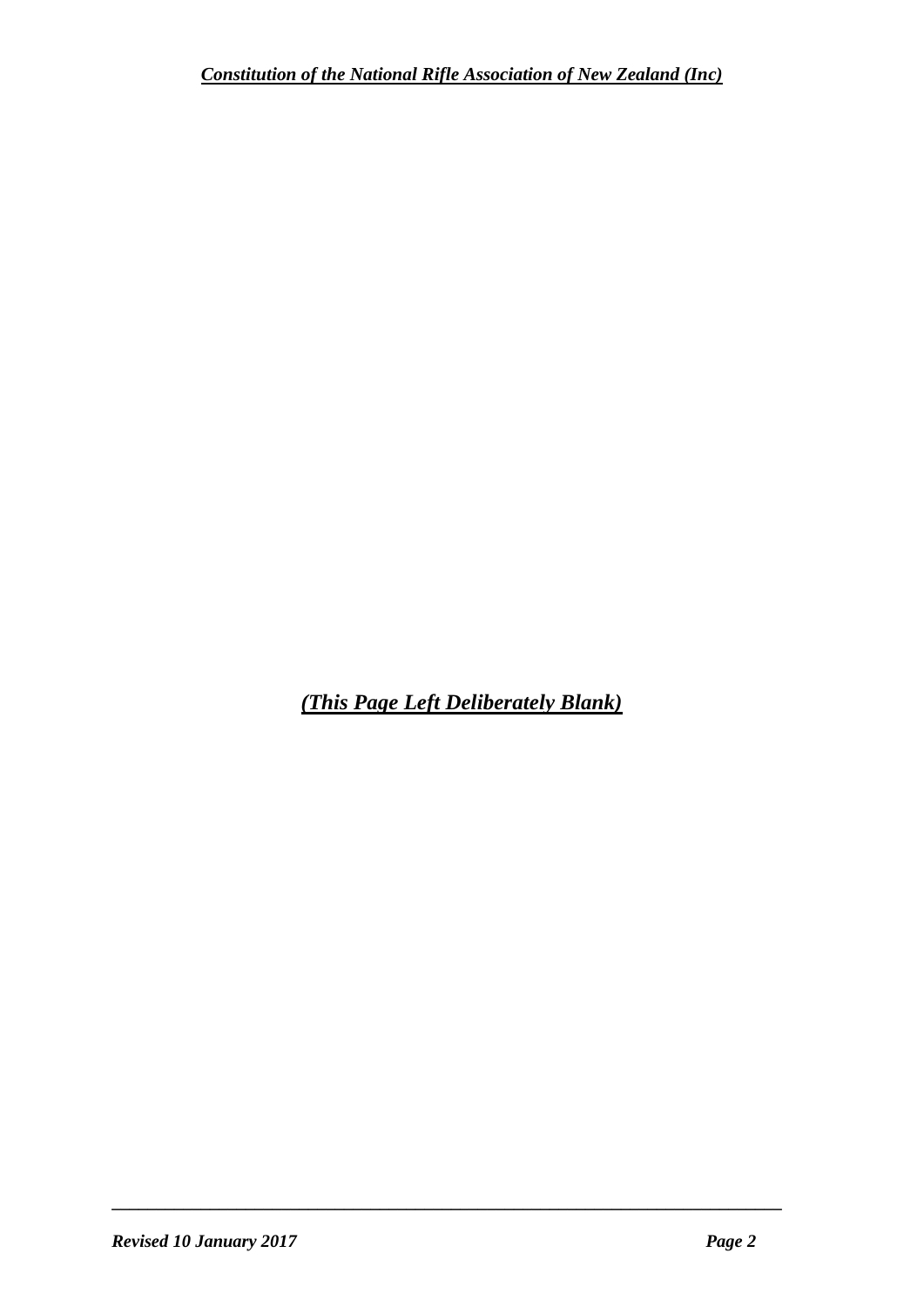### **RECORD OF AMENDMENT**

<span id="page-2-0"></span>

| Amdt No | <b>Amended By/Date</b>                                    |
|---------|-----------------------------------------------------------|
| 1.      | GTS/17 Jun 94                                             |
| 2.      | <b>AGM/10 Jan 95</b>                                      |
| 3.      | <b>AGM/09 Jan 96</b>                                      |
| 4.      | AGM / 7 Jan 1997 - Clause 6.2.3                           |
| 5.      | AGM / 14 Jan 2003 - Clause 9.5                            |
| 6.      | AGM / 13 Jan 2006 - Clause 10.5                           |
| 7.      | AGM/ 14 Jan 2010 - Clause 6.4 & 6.5                       |
| 8.      | AGM/ 13 Jan 2015 – Clause 8, 8.1 & 8.2 – Financial Review |
| 9.      | AGM/10 Jan 2017 - Clause 6.2.2                            |
| 10.     | <b>AGM/10 Jan 2017 - Clause 5.4</b>                       |
| 11.     |                                                           |
| 12.     |                                                           |
| 13.     |                                                           |
| 14.     |                                                           |
| 15.     |                                                           |
| 16.     |                                                           |
| 17.     |                                                           |
| 18.     |                                                           |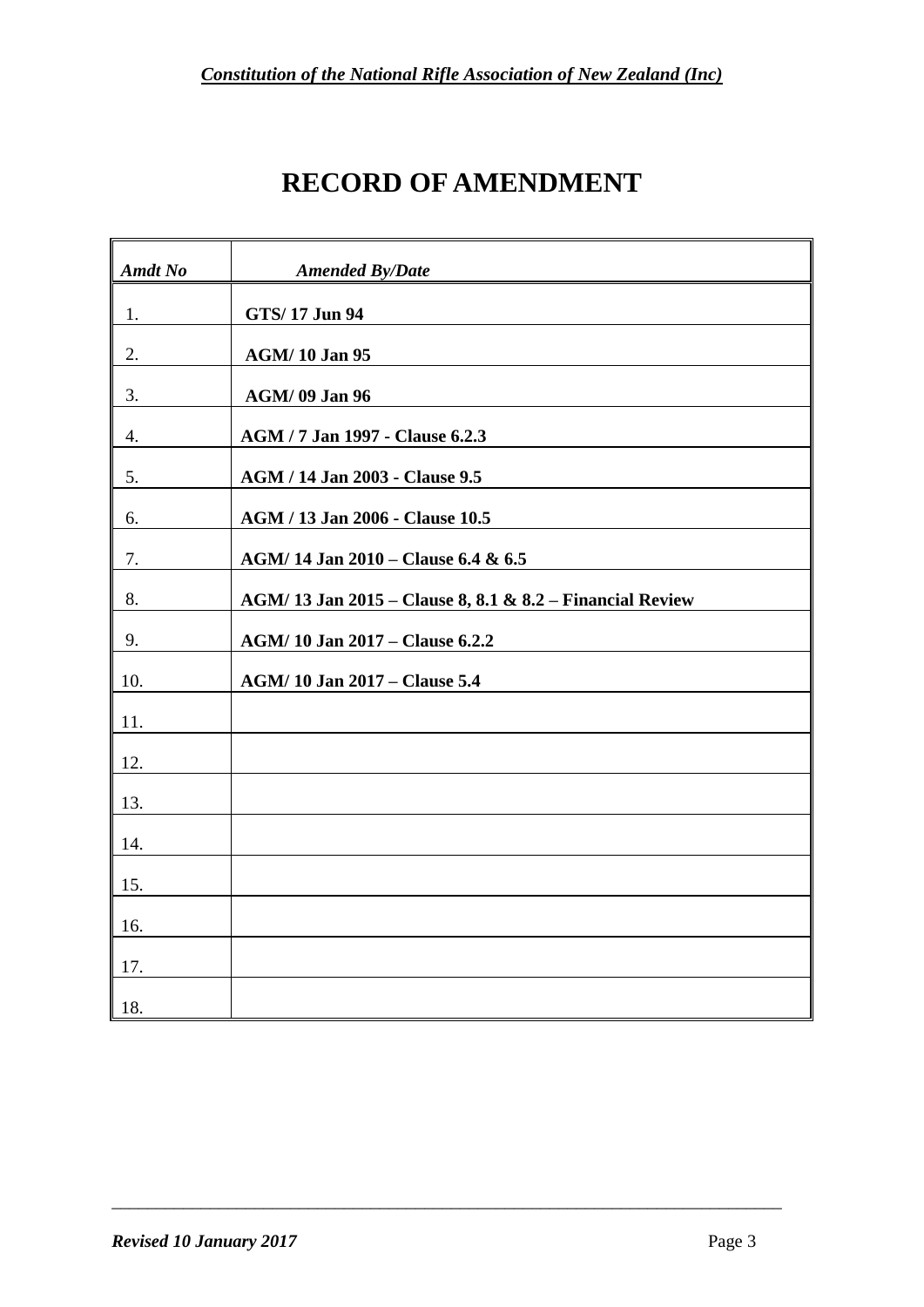*(This Page Left Deliberately Blank)*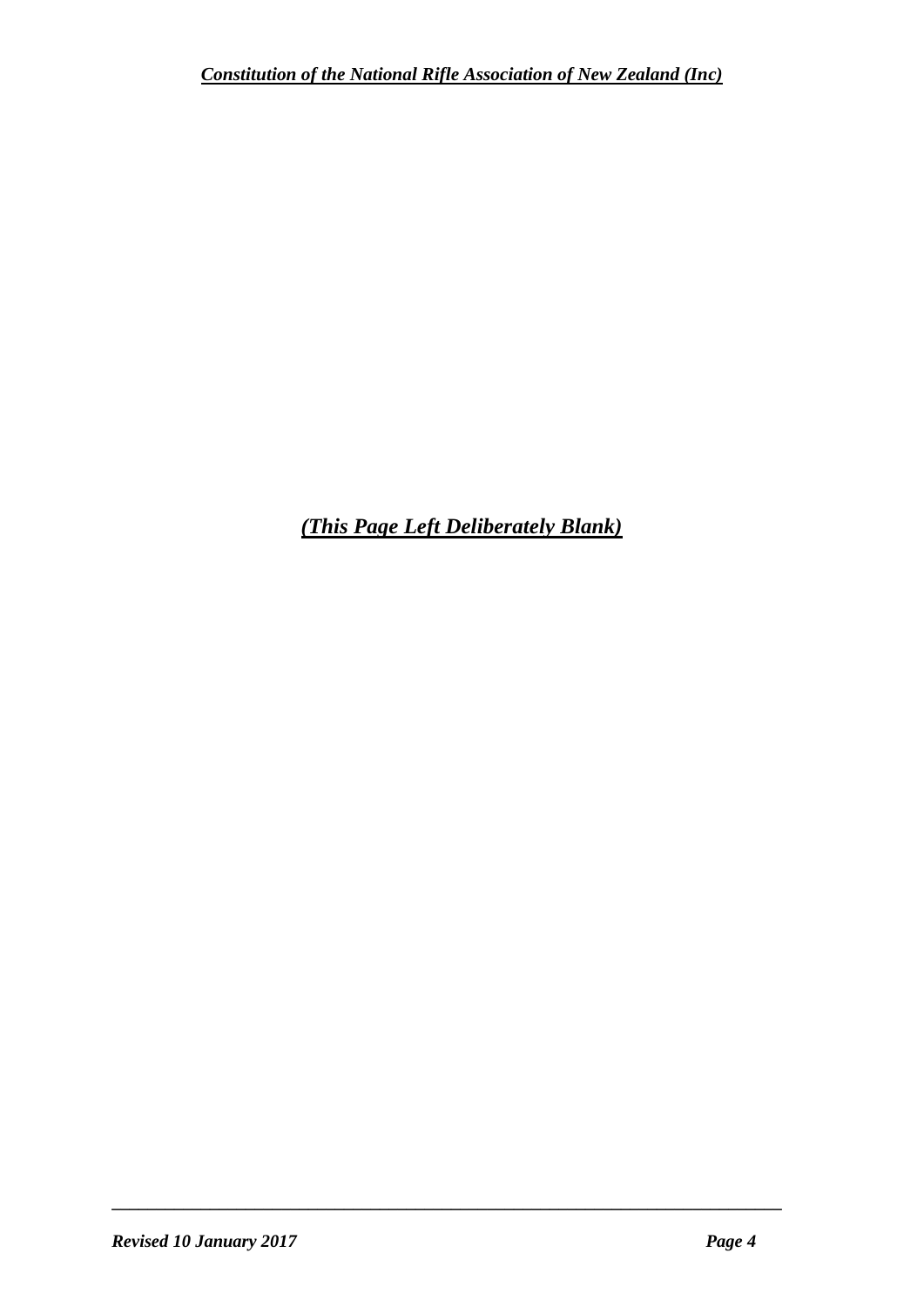#### **TABLE OF CONTENTS**

<span id="page-4-0"></span>

| 2.  |                                        |  |
|-----|----------------------------------------|--|
| 3.  |                                        |  |
| 4.  |                                        |  |
| 5.  |                                        |  |
| 6.  | ANNUAL AND SPECIAL GENERAL MEETINGS 11 |  |
| 7.  |                                        |  |
| 8.  |                                        |  |
| 9.  |                                        |  |
| 10. |                                        |  |
| 11. |                                        |  |
| 12. |                                        |  |
| 13. |                                        |  |
| 14. |                                        |  |
| 15. |                                        |  |
| 16. |                                        |  |
| 17. |                                        |  |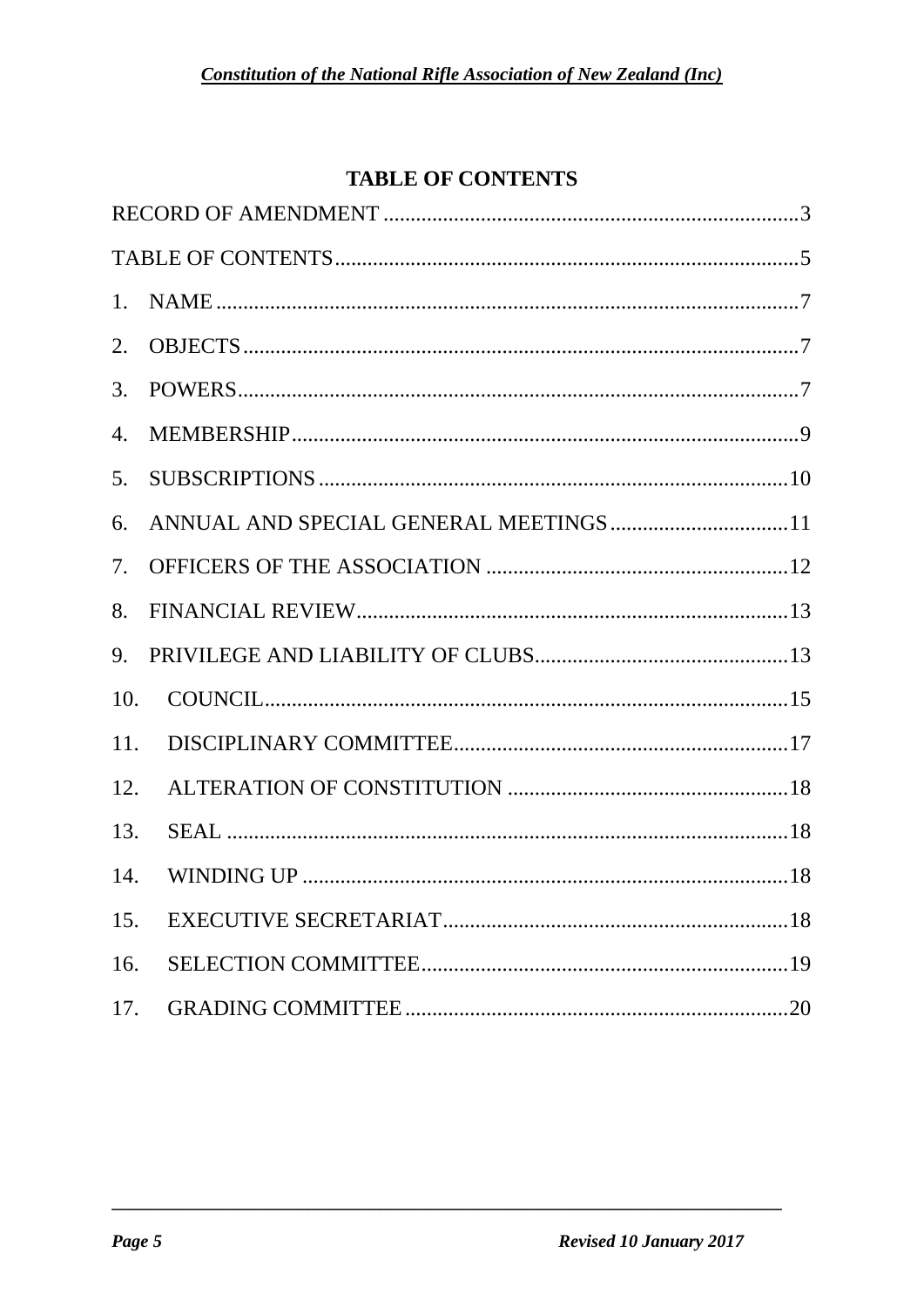*(This Page Left Deliberately Blank)*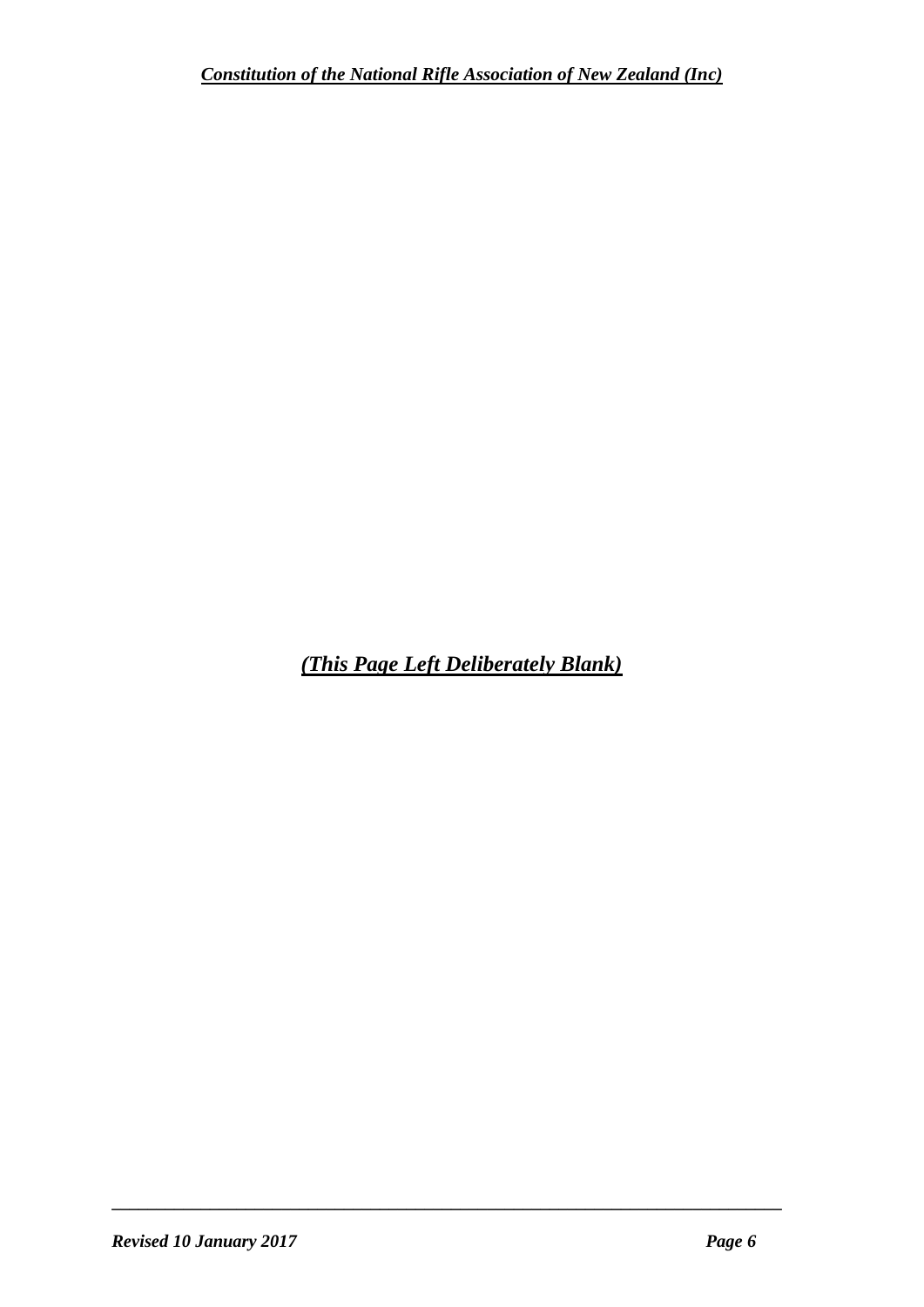#### <span id="page-6-0"></span>**1. NAME**

The name of the Society will be; "The National Rifle Association Of New Zealand Incorporated". In these rules it will be referred to as; 'the Association'.

#### <span id="page-6-1"></span>**2. OBJECTS**

The Objects of the Association shall be:

- 2.1 To coordinate and regulate the activities of full bore rifle clubs and rifle associations throughout New Zealand whose members are affiliated to the Association.
- 2.2 To encourage and promote competitive full bore target rifle shooting throughout New Zealand.
- 2.3 To promote safety, responsibility and proficiency in the care and handling of firearms.
- 2.4 To conduct and promote national and international competition.
- 2.5 To represent full bore rifle shooting to all national and international organisations and bodies which have or may have an influence on the administration, finance or legal standing of full bore target rifle shooting or the conduct of competitions in which full bore target rifle shooters participate.

#### <span id="page-6-2"></span>**3. POWERS**

The Powers of the Association shall be:

- 3.1 Make, alter or rescind rules within the Constitution of the Association by resolution in General Meeting.
- 3.2 Make, alter or rescind shooting rules and regulations, by-laws and operating procedures of the Association.
- 3.3 Make, amend and implement annual management plans.
- 3.4 Apply funds to purposes in accordance with the Objects and powers of the Association through the adoption of an annual operating budget.
- 3.5 Purchase, lease hire or otherwise acquire real or personal property and any rights or privileges which the Association may think necessary and convenient for the purpose of these objects.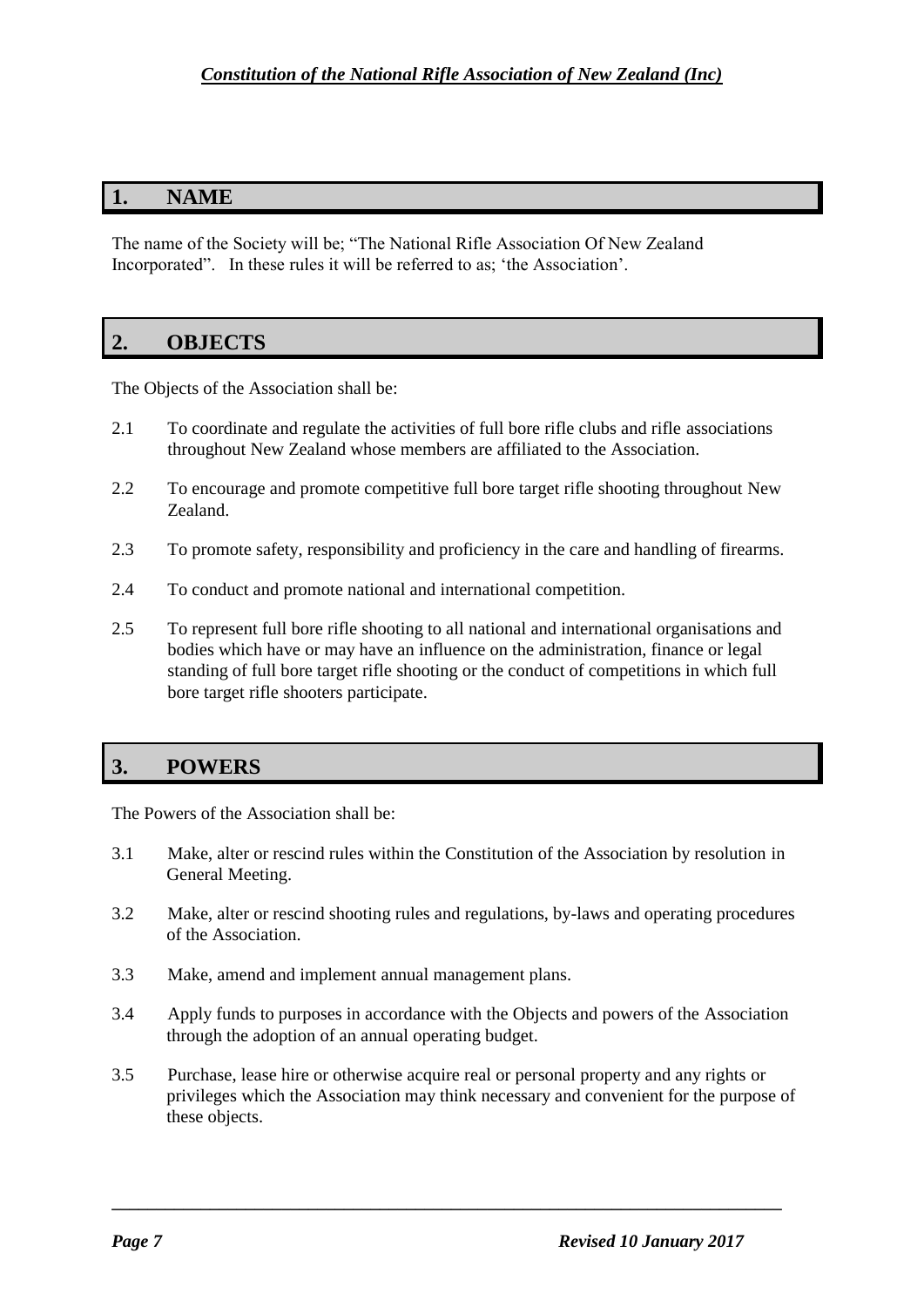- 3.6 Sell, lease, exchange or otherwise dispose of any property or interest in any property, rights concessions or privileges belonging to the Association for such consideration or upon such terms as the Association may think fit.
- 3.7 Construct, maintain, alter pull down, remove or replace any building or works which the Association considers likely to advance the Association's interests directly or indirectly.
- 3.8 Fund raise by subscriptions, levies and donations as from time to time may be required to administer the affairs of the Association.
- 3.9 Borrow or raise money and secure payment of same, or to secure payment of any money owing by the Association or the satisfaction or performance of any obligations or liabilities incurred by the Association.
- 3.10 Invest any money of the Association not required for immediate use in the manner following:

3.10.1 On any form of security which is or may be approved for trustees under any Public Act of New Zealand.

3.10.2 On any real securities in New Zealand provided that the amount advanced on any one security does not exceed the amount recommended by the Association's valuer, such amount being not more that two thirds of the value placed on the whole security by the valuer.

3.10.3 On deposit either at interest or on current account at any bank carrying on business in New Zealand under authority of Act o the General Assembly.

- 3.11 Withdraw, suspend or terminate membership of any member club, individual financial member, associate member or kindred organisation member.
- 3.12 Implement disciplinary procedures and impose sanctions and penalties on any member club, individual financial member, associate member or kindred organisation member.
- 3.13 Establish tribunals, conduct hearings and hear appeals.
- 3.14 Enter into and/or terminate contracts with competitors, staff, members, sponsors, media and other persons, agencies and organisations.
- 3.15 Develop job descriptions and appoint and terminate the appointment of staff (casual, contract, other).
- 3.16 Delegate duties, co-opt, appoint and dismiss sub-committees or individuals.
- 3.17 Disseminate private or other information about members with their consent, via written declaration, and subject to the purpose being in accordance with the Objects and powers of the Association.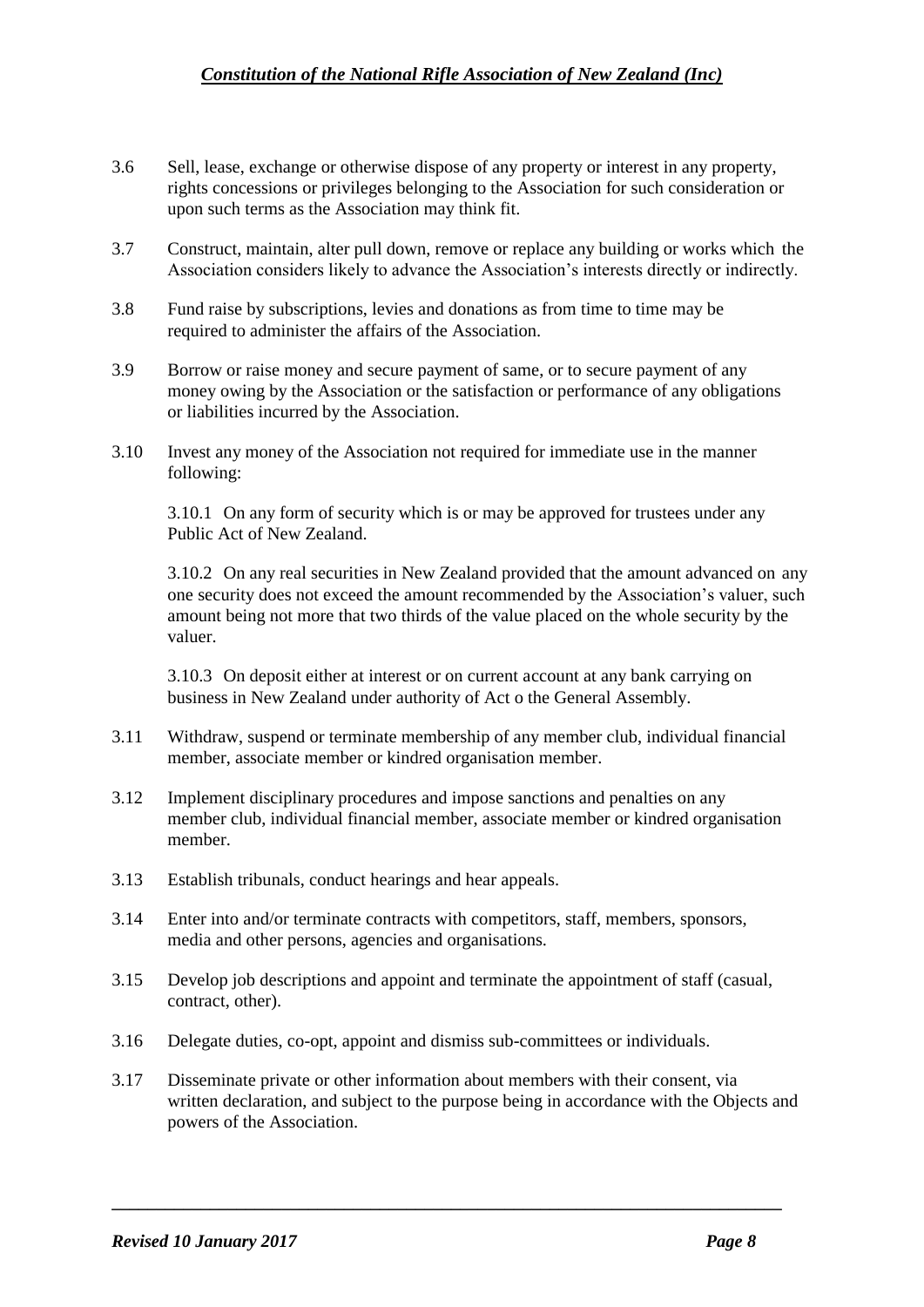- 3.18 Subscribe to, affiliate to and co-operate with kindred or other organisations, including internationals.
- 3.19 Promote the Association and its activities.
- 3.20 Develop, organise, deliver and participate in programmes of education, training and coaching.
- 3.21 To do such thing or things which, not being unlawful or inconsistent with the Incorporated Societies Act, in the opinion of the Association are conducive to the attainment of the Objects and the powers of the Association.

#### <span id="page-8-0"></span>**4. MEMBERSHIP**

- 4.1 **Member Clubs.** The membership of the Association shall consist of an organisation of clubs which have been, or may be formed with objects consistent with those of the Association and which comply with the conditions which may be set by the Council from time to time. Such members shall be known as "member clubs".
- 4.2 **Individual Financial Members.** "Individual financial members" are those persons who are financial members of member clubs. Individual financial members are not members of the National Rifle Association of New Zealand but shall be entitled to all the benefits of the Association including (but not limited to) allocation of national grading, participation in shooting at all levels, and postal voting for election of Council delegates.
- 4.3 **Associate Members.** "Associate members" are persons accepted as such by member clubs. Associate members are not members of the National Rifle Association of New Zealand but shall be entitled to the privileges of individual financial members except that associate members are:
	- 4.3.1 Not to participate in regional or national competition.
	- 4.3.2 Not allocated a national grading.
	- 4.3.3 Limited to participate in no more than five club events for each shooting season.

4.3.4 Not permitted to vote in the annual postal vote for election of Council delegates or any Association national referendum.

4.4 Membership of a member club, individual financial membership, associate membership, and kindred membership may be withdrawn, suspended or terminated if:

**\_\_\_\_\_\_\_\_\_\_\_\_\_\_\_\_\_\_\_\_\_\_\_\_\_\_\_\_\_\_\_\_\_\_\_\_\_\_\_\_\_\_\_\_\_\_\_\_\_\_\_\_\_\_\_\_\_\_\_\_\_\_\_\_\_\_\_\_\_\_\_\_\_\_\_**

4.4.1 Such members fail to meet the conditions set by Council, or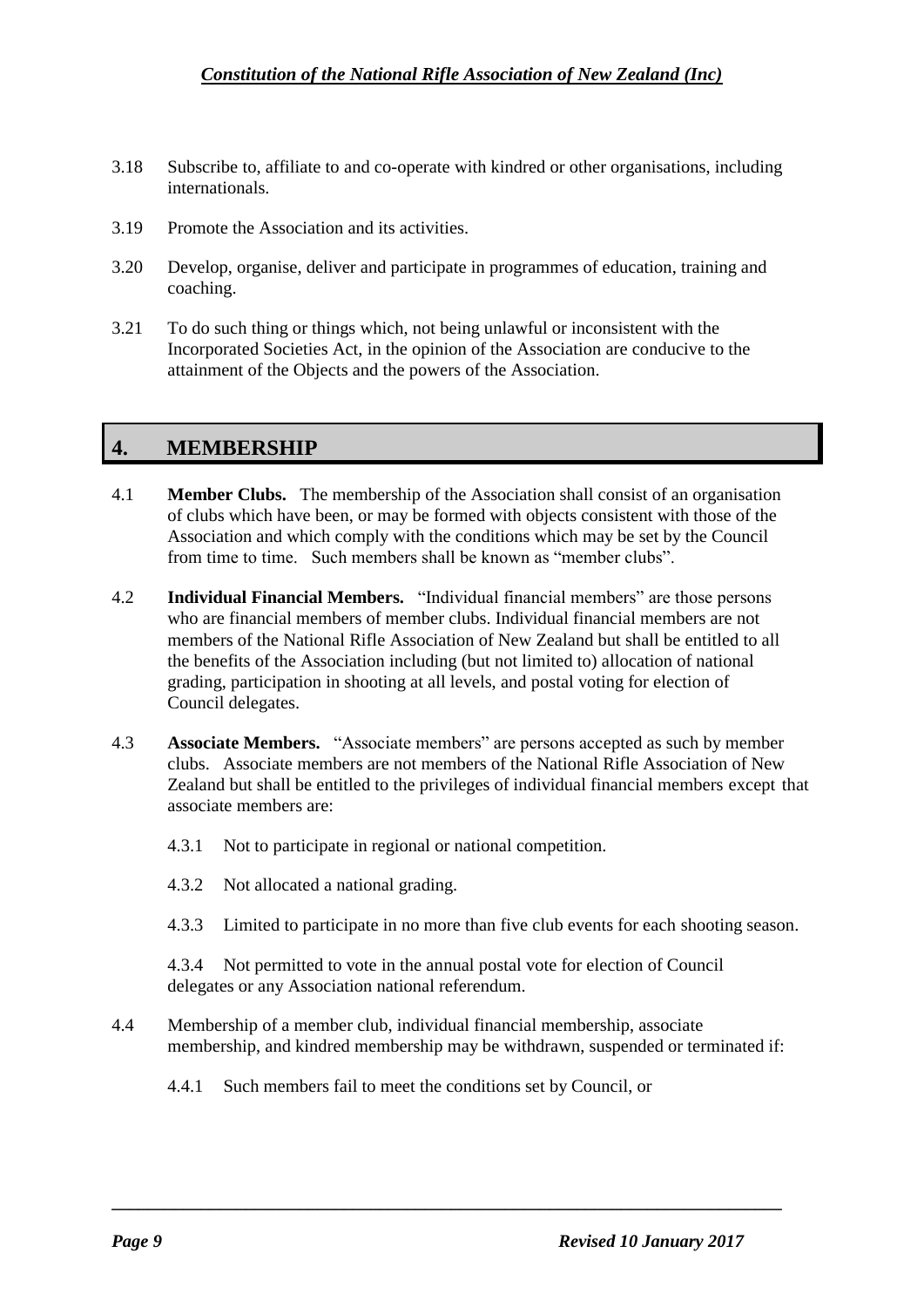4.4.2 For conduct which, in the opinion of the Council, may bring the Association, its members, or the sport of target rifle shooting into disrepute, or which is prejudicial to the objects of the Association.

- 4.5 Membership of a member club, individual financial membership, associate membership or kindred membership may be withdrawn, suspended or terminated on resolution carried by a two-thirds majority of votes recorded in General Meeting, or at a meeting of the Disciplinary Committee called for the purpose.
- 4.6 A member club, individual financial member, associate member or kindred member whose membership has been withdrawn, suspended or terminated may, within one month of receiving written notification thereof, lodge with the secretary written notice of intention to appeal against the decision of a General Meeting or of the Disciplinary Committee.
- 4.7 Any member club may resign from the Association by providing three months notice in writing of its intention to do so, but shall be liable for any subscriptions or affiliation fees for the current year.
- 4.8 **Honorary Life Membership.** Any person who has rendered valuable service to the Association may be elected, by a simple majority vote, to Honorary Life Membership upon recommendation of the Council to the Annual General Meeting.
- 4.9 **Affiliation Of Kindred Organisations.** Kindred organisations are those organisations with objects similar to those of the Association and which have their own structure.

4.9.1 Kindred organisations shall be entitled, on application in writing and with the approval of the Council, to affiliate with the Association.

4.9.2 Kindred organisations shall be required to pay an administration fee which shall be set by the Council.

4.9.3 Kindred organisations will have no rights other than to allow its members to participate in competition organised by the Association or competitions conducted under the shooting rules and regulations of the Association.

4.9.4 Individual members of affiliated kindred organisations will have the right to affiliate to the Association and upon payment of the annual affiliation subscription to the Association such person shall be entitled to all the privileges of individual financial members of member clubs.

#### <span id="page-9-0"></span>**5. SUBSCRIPTIONS**

5.1 Annual subscriptions payable to the Association will be set from time to time by Council and will be payable by member clubs in the form of an affiliation fee paid per individual financial member of the club.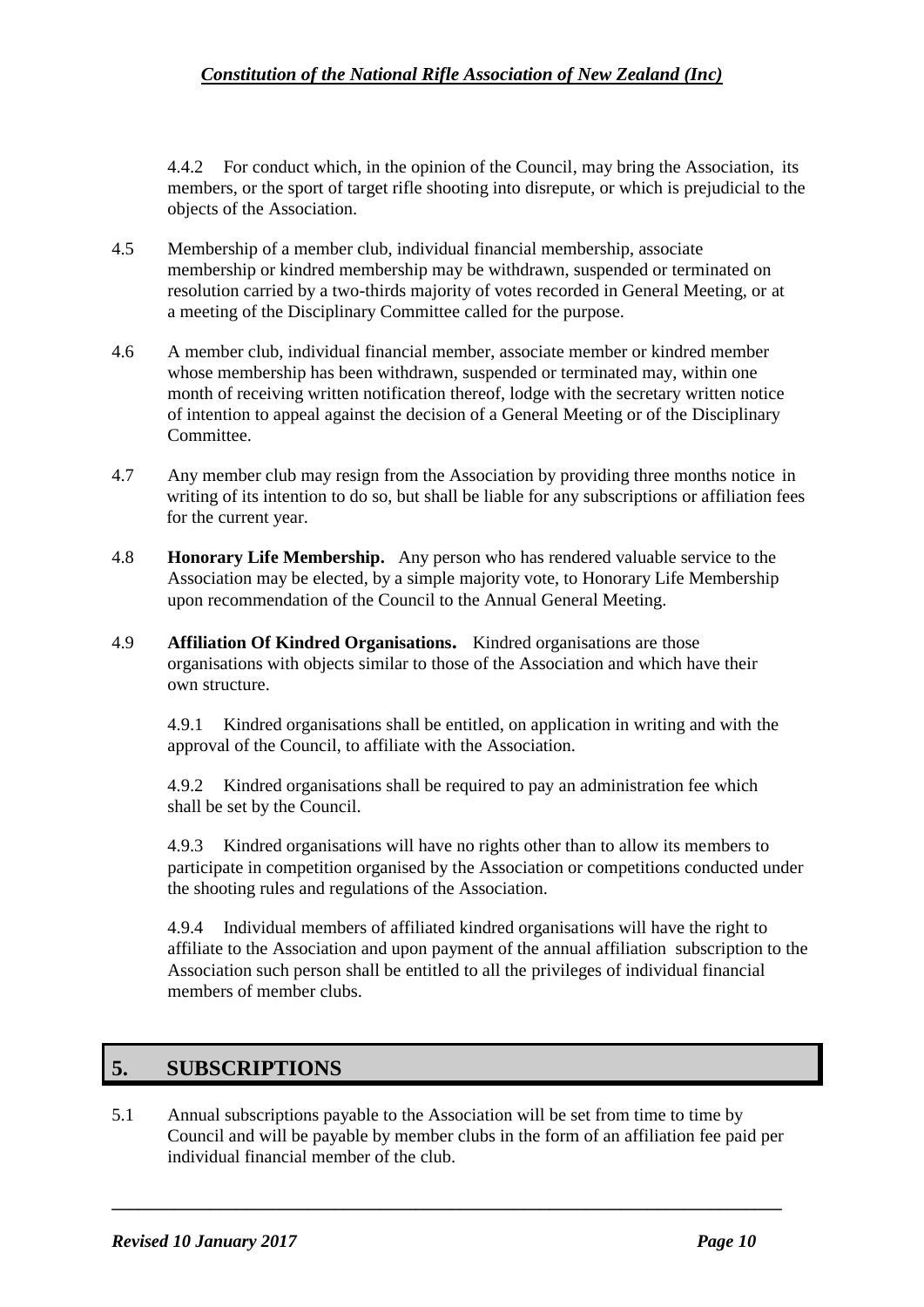- 5.2 Associate members may be included in the affiliated membership at a reduced fee as determined by Council.
- 5.3 Where a person is a member of more than one club only one affiliation fee will be paid to the Association. In any competition conducted by the Association or under the rules of the Association competitors can only represent the club which has paid their affiliation fee.
- 5.4 Overseas competitors, entrants or visitors to New Zealand are required to affiliate to the Association prior to participation in competition in New Zealand. In this instance, the Council may elect to waive any affiliation fee.

For the avoidance of doubt, "Overseas competitors, entrants or visitors to New Zealand" shall include shooters travelling to New Zealand to compete in the NRANZ National Championship matches, international, club or provincial competitions, but shall not include shooters who are members of an overseas Rifle Association who reside in New Zealand. Any such shooter shall be required to become a member of the association and pay the full NRANZ affiliation fee in the same manner as all other members of the Association.

#### <span id="page-10-0"></span>**6. ANNUAL AND SPECIAL GENERAL MEETINGS**

- 6.1 Not less than 21 days notice shall be given in writing by the Secretary to all member clubs of the place and time of the meeting and of any business to be transacted.
- 6.2 The Annual General Meeting of the Association shall be held during the annual championship meeting at such time and place as the Council shall determine. If for any reason no championship meeting is held in any one year the annual general meeting will be held at such time and place as the council shall determine, being not more than six months following the end of the financial year. The business of the Annual General Meeting shall be:

6.2.1 To receive and consider the President's annual report.

6.2.2 To receive and approve the treasurer's statement for the financial year ending August  $31<sup>st</sup>$  preceding the meeting and a statement of assets and liabilities as of that date

6.2.3 To elect the officers for the ensuing term, to take office on the first day of the month following the Annual General Meeting. Officers will be elected from those nominations which have been received according to Rule 7.4. In the case where no nominations have been received for a specific office, nominations may be received from the floor.

6.2.4 To transact any other business which shall be duly submitted to the meeting and which complies with these rules.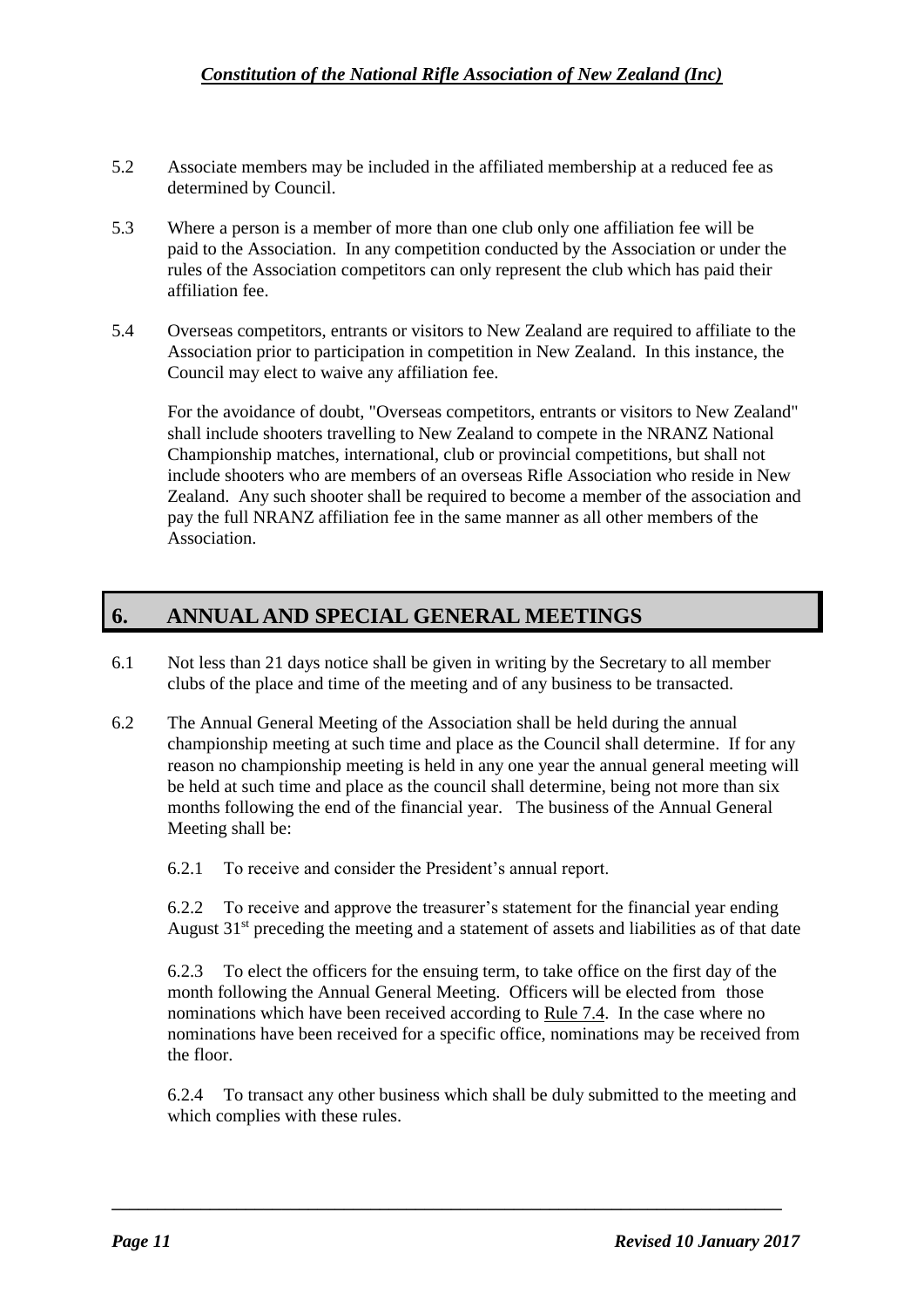- 6.3 All other general meetings of the Association shall be Special meetings and will be convened at any time by resolution of the Council or the Secretary will call a special meeting on the requisition in writing of not less than seven member clubs stating the purpose of the meeting.
- 6.4 A quorum at any general meeting shall consist of two thirds of affiliated members as represented by their Club delegate.
- 6.5 Each member club which has paid its subscription in full for the current year shall have the right to appoint one delegate who will speak and vote on their behalf. Should this delegate be other than the President of the club, the Secretary will be advised of the delegates name in writing prior to commencement of the meeting. This delegated person need not be from the same Club but must be a fully affiliated member of the NRANZ.
- 6.6 Individual financial members of each member club will have the right to attend any general meeting of the Association but will have no vote and will not have the right to speak except with the consent of the chair.
- 6.7 Voting will be by a show of hands with each delegate present having one vote. However, the chair, or any delegate present, may call for a poll whereby each delegate's vote will be attributed the combined strength of the affiliated financial members of their club.

#### <span id="page-11-0"></span>**7. OFFICERS OF THE ASSOCIATION**

- 7.1 The office bearers of the Association shall consist of:
	- 7.1.1 Patron,
	- 7.1.2 Vice Patron,
	- 7.1.3 President,
	- 7.1.4 Deputy President,
	- 7.1.5 Honorary Treasurer,
	- 7.1.6 Secretary, and
	- 7.1.7 Scrutineers.
- 7.2 With the exception of the Secretary, who shall be appointed by the Executive Committee, all officers will be elected at the Annual General Meeting.
- 7.3 Three Scrutineers will be appointed, any two of whom must be present whilst ballot papers are counted.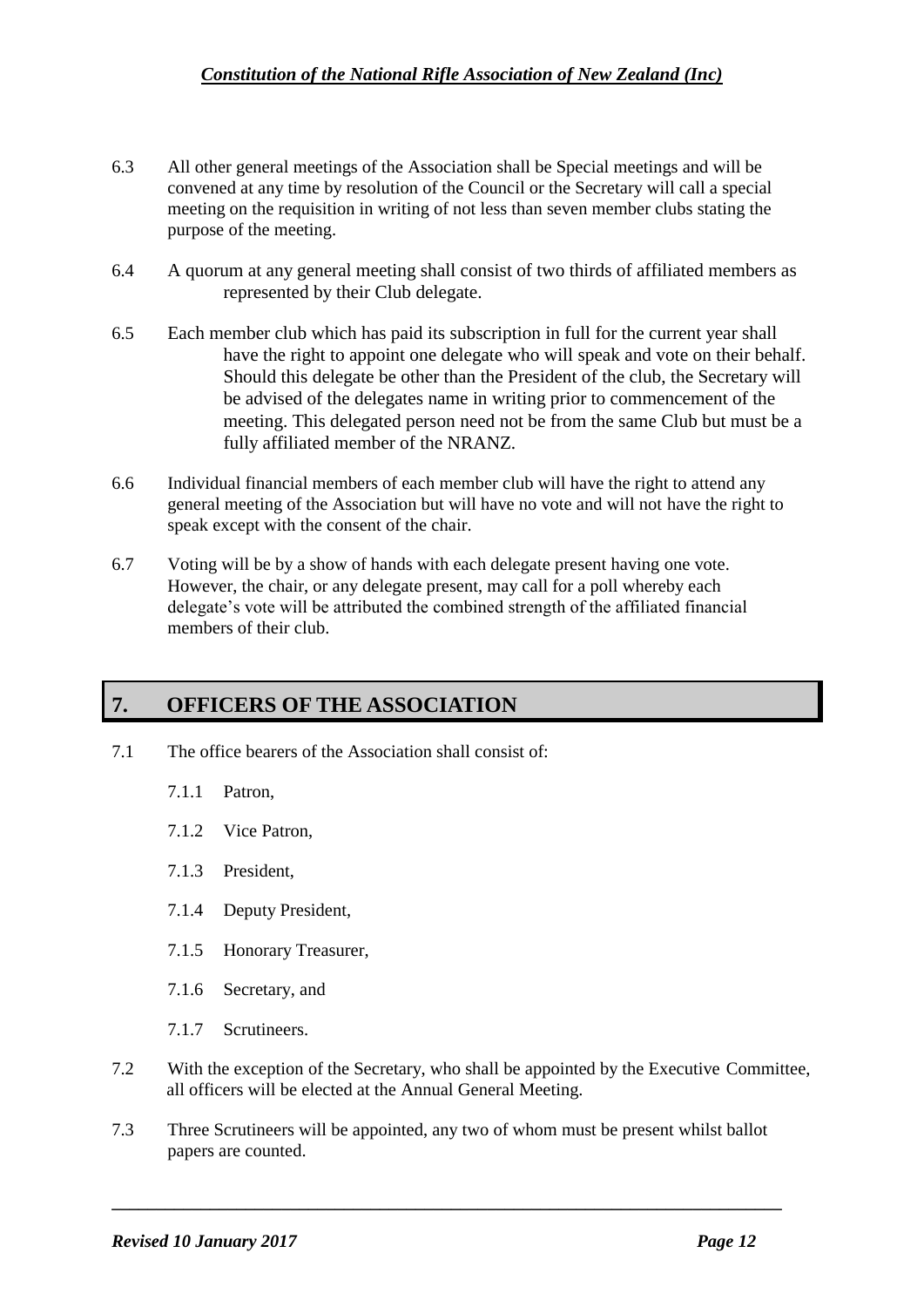7.4 Nominations for Office bearers will be called for by the secretary not later than November 15<sup>th</sup> each year. Nominations received will be notified to member clubs not less than 21 days prior to the date of the Annual General Meeting.

#### <span id="page-12-0"></span>**8. FINANCIAL REVIEW**

- 8.1 An Independent Financial Reviewer will be appointed at the Annual General Meeting for the ensuing year.
- 8.2 The Independent Financial Reviewer shall examine the books and accounts and certify to the correctness of the annual statement of receipts and payments and the balance sheet of the Association.

#### <span id="page-12-1"></span>**9. PRIVILEGE AND LIABILITY OF CLUBS**

- 9.1 Each club which becomes a member of the Association shall pay an annual subscription. This subscription will consist of an affiliation fee for every individual financial member of the member club and will be set by Council.
- 9.2 Subscriptions will be payable by the  $31<sup>st</sup>$  of October each year and any club which is six months in arrears shall cease to be a member of the Association but the council may at its discretion reinstate such a club on payment of all amounts due.
- 9.3 Any member club who knowingly breaks the rules of this Association, or who knowingly permits their members to break the rules of this Association shall be liable to a fine of \$200.00 payable to the Association for each infringement.
- 9.4 The member clubs will have the right to jointly appoint eight delegates to the Council of the Association each year. These delegates shall be affiliated to the Association through a member club.
- 9.5 One delegate may be appointed by the clubs in each of the geographic regions as represented by the following groups of district associations:
	- 9.5.1 Northern Region Northland, Auckland, South Auckland, Bay of Plenty;
	- 9.5.2 Central Region Hawkes Bay, Taranaki, Western Districts, Wairarapa;
	- 9.5.3 Wellington Region Wellington; and

9.5.4 Southern Region - Marlborough, Nelson, Westland, Canterbury, Otago, Southland.

9.6 The Secretary of the Association shall be advised in writing of the names and of the duration of office of each delegate no later than September  $15<sup>th</sup>$ . The letter of advice will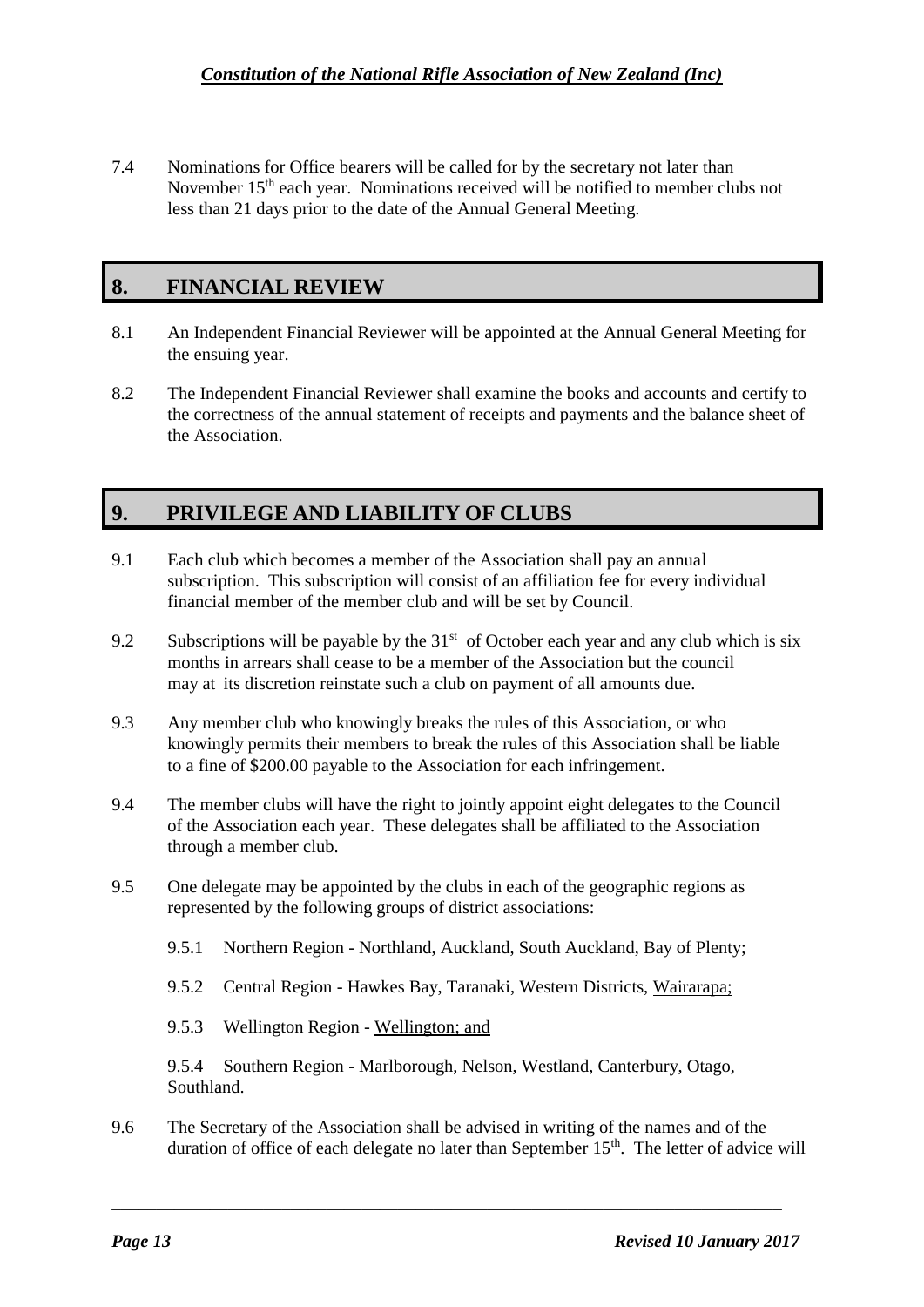be signed by the secretaries of each of the district associations represented by the delegate, or by the secretary from a regional association set up to represent a group of district associations.

- 9.7 The term of office for regional delegates shall commence the first day of October.
- 9.8 Four delegates will be elected to Council by postal vote of all financial members of affiliated Association member clubs.
- 9.9 Each delegate will be elected for a period of two years, with two of the delegates being elected each year according to the schedule set out below:
	- 9.9.1 Call for nominations by August  $15<sup>th</sup>$  each year.
	- 9.9.2 Nominations close September  $30<sup>th</sup>$ .

9.9.3 Confidential voting papers posted out to all affiliated members by November 15<sup>th</sup>. Each affiliated member will be able to vote for two nominees on the ballot paper. and

- 9.9.4 Voting closes December  $15<sup>th</sup>$ .
- 9.10 Votes will be counted by scrutineers appointed by the previous AGM, the two delegates with the highest number of votes being elected. Should it be the scrutineers' opinion that the intention of any voter is not clear, the vote shall be declared invalid.
- 9.11 The results of the confidential postal vote for delegates shall be announced at the ensuing AGM. No appeal or recount of votes will be permitted. A tied vote shall be resolved by a show of hands vote at the AGM.
- 9.12 The term of office for delegates elected by postal vote shall commence the first day of the month following the ensuing AGM.
- 9.13 Should a delegate resign or otherwise relinquish office prior to the completion of their term:

9.13.1 **Regional Delegate.** The Secretary of the Association shall be advised in writing of the name and of the term of office of the replacement delegate. The letter of advice will be signed by the secretaries of each of the district associations represented by the delegate, or by the secretary from a regional association set up to represent a group of district associations.

**\_\_\_\_\_\_\_\_\_\_\_\_\_\_\_\_\_\_\_\_\_\_\_\_\_\_\_\_\_\_\_\_\_\_\_\_\_\_\_\_\_\_\_\_\_\_\_\_\_\_\_\_\_\_\_\_\_\_\_\_\_\_\_\_\_\_\_\_\_\_\_\_\_\_\_**

9.13.2 **Postal Vote Delegate.** The nominee with the next highest vote in the election will be appointed. Should there be no other nominees, the Council may, at their discretion, fill the position by appointment until such time as the next postal vote is held, or hold a special postal vote. In any case, the term for the new delegate will end according to the original schedule.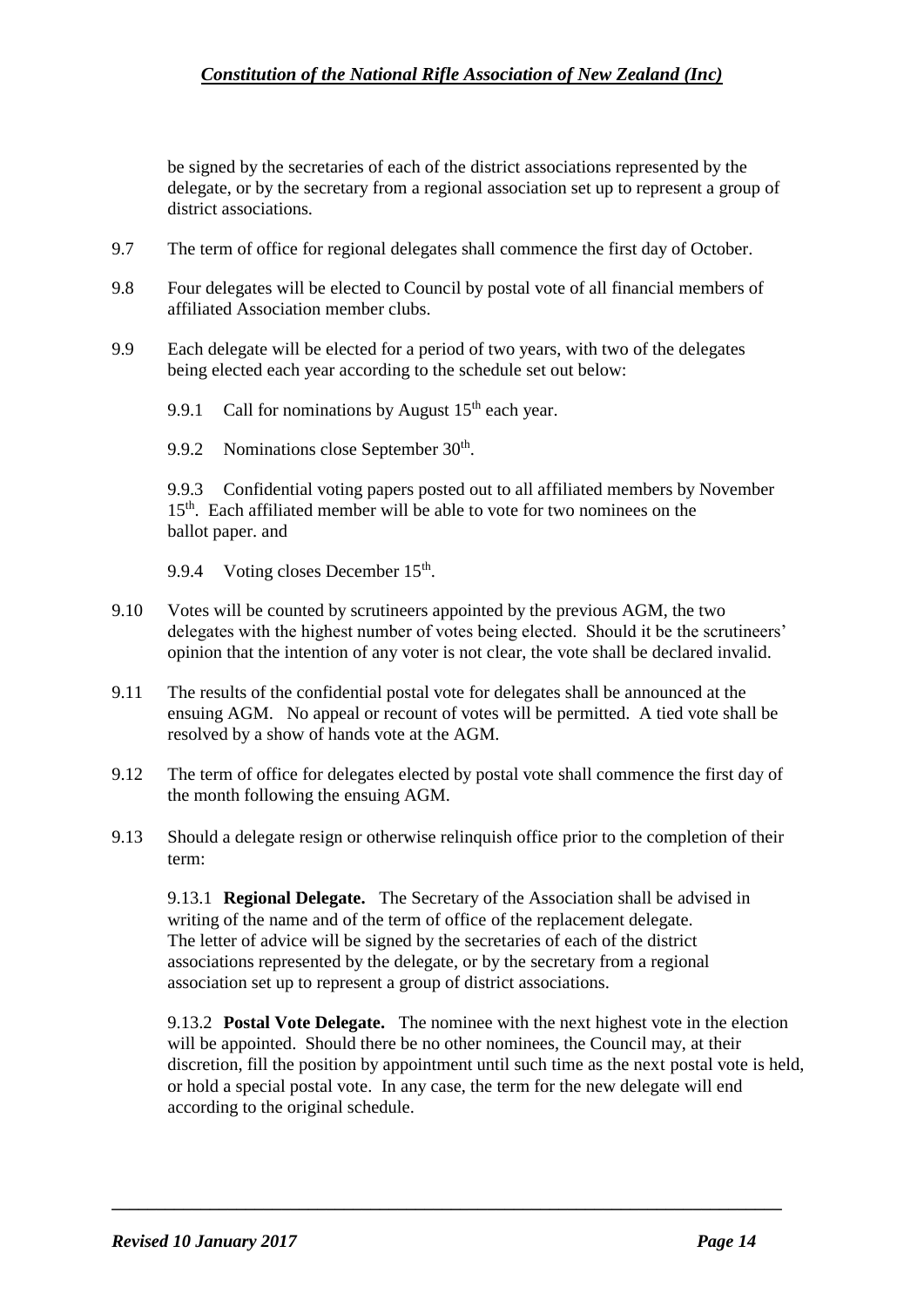#### <span id="page-14-0"></span>**10. COUNCIL**

- 10.1 The Council shall consist of the President, Deputy President, Treasurer, Executive Chairman, Deputy Chairman, four delegates appointed by regions and the four delegates elected by popular vote.
- 10.2 A delegate who is unable to attend a council meeting may appoint an alternate who will have the same rights so long as the Secretary is advised in writing prior to the meeting.
- 10.3 A council meeting will require at least 50% of its members to be present for a quorum.
- 10.4 The Council shall have all of the powers of the Association detailed in Rule 3 of this constitution. The Council shall not have authority to exercise any power in Rule 3 of this constitution that expressly requires a resolution at a general meeting.

10.4.1 In making, altering or rescinding shooting regulations and by-laws of the Association the Council shall:

- (a) **Adoption Or Amendment Of Procedural By-Law.** The day to day operating procedures of the Association may be determined by the Council (including delegation to the Executive Secretariat) as an when necessary in accordance with normal meeting procedure. There shall be no need to follow any remit process for such matters.
- (b) **Adoption Or Amendment Of Shooting Rules And Regulations.** Changes to the shooting rules and regulations will only be made by the Council (except as provided by clause 10.4.1(c) hereunder) after following the established remit process of the National Rifle Association of New Zealand.
- (c) **Adoption Or Amendment Of Shooting Rules And Regulations Without Referral To The Remit Process.** Changes to the Shooting Rules and Regulations which are in the opinion of the Council;
	- (i) Non-contentious and minor or technical in nature,
	- (ii) Urgent, or
	- (iii) Required for safety reasons

may be determined by the Council as and when necessary in accordance with normal meeting procedure.

**\_\_\_\_\_\_\_\_\_\_\_\_\_\_\_\_\_\_\_\_\_\_\_\_\_\_\_\_\_\_\_\_\_\_\_\_\_\_\_\_\_\_\_\_\_\_\_\_\_\_\_\_\_\_\_\_\_\_\_\_\_\_\_\_\_\_\_\_\_\_\_\_\_\_\_**

#### 10.5 Chair at association meetings.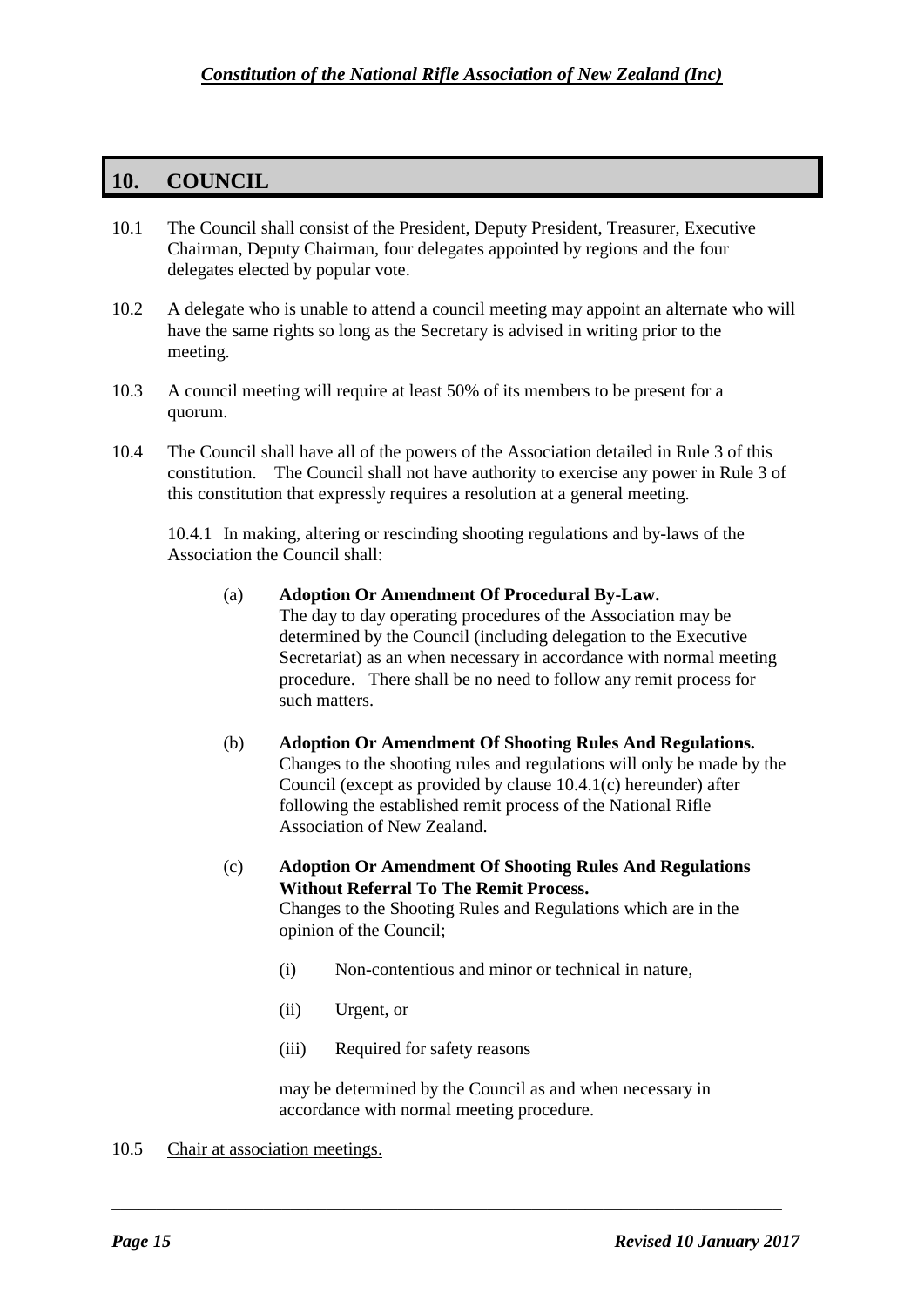#### *Constitution of the National Rifle Association of New Zealand (Inc)*

10.5.1 Any General Meetings and all Council Meetings will be chaired by either the President or Deputy President.

10.5.2 The Council will appoint an Executive Chairperson and a Deputy Chairperson one of whom will chair all meetings of the Executive

- 10.6 The Council will approve a three year management plan for the association which will be updated annually and which will be consistent with the objects of the Association and will be the direction to which the Executive will manage the affairs of the Association.
- 10.7 The Council will appoint one of their members to represent the Association on the executive of the NZ Shooting Federation.
- 10.8 The Council will conduct not less than two meeting per year, one of which will be held between January  $1<sup>st</sup>$  and April 30<sup>th</sup> each year for the express purpose of approving the update to the management plan.

10.8.1 In addition to the meetings specified above the Executive Chairperson may, in lieu of calling a formal meeting, seek the opinion of Council by:

- (a) facsimile,
- (b) conference telephone call, or
- (c) any other means of communication.

10.8.2 The Executive Chairperson shall act in accordance with the general views obtained provided such opinion is supported by the majority of delegates. Such action will be formally ratified at the next meeting of the Council.

- 10.9 District Association which represent clubs who are members of the association may send a representative to any Council meeting providing that the district association provides advice in writing to the Secretary. Such a representative will have no vote and will have the right to speak only with the consent of the chair except on specific matters before the meeting for which the secretary has received prior written advice that the representative wishes to address the meeting.
- 10.10 Each council member will have one vote. The Executive chairperson will have a casting vote which will, when required, be used to maintain the status quo.
- 10.11 Members of the executive committee shall be invited to attend council meetings, take part in debate on any issue and may move matters for discussion.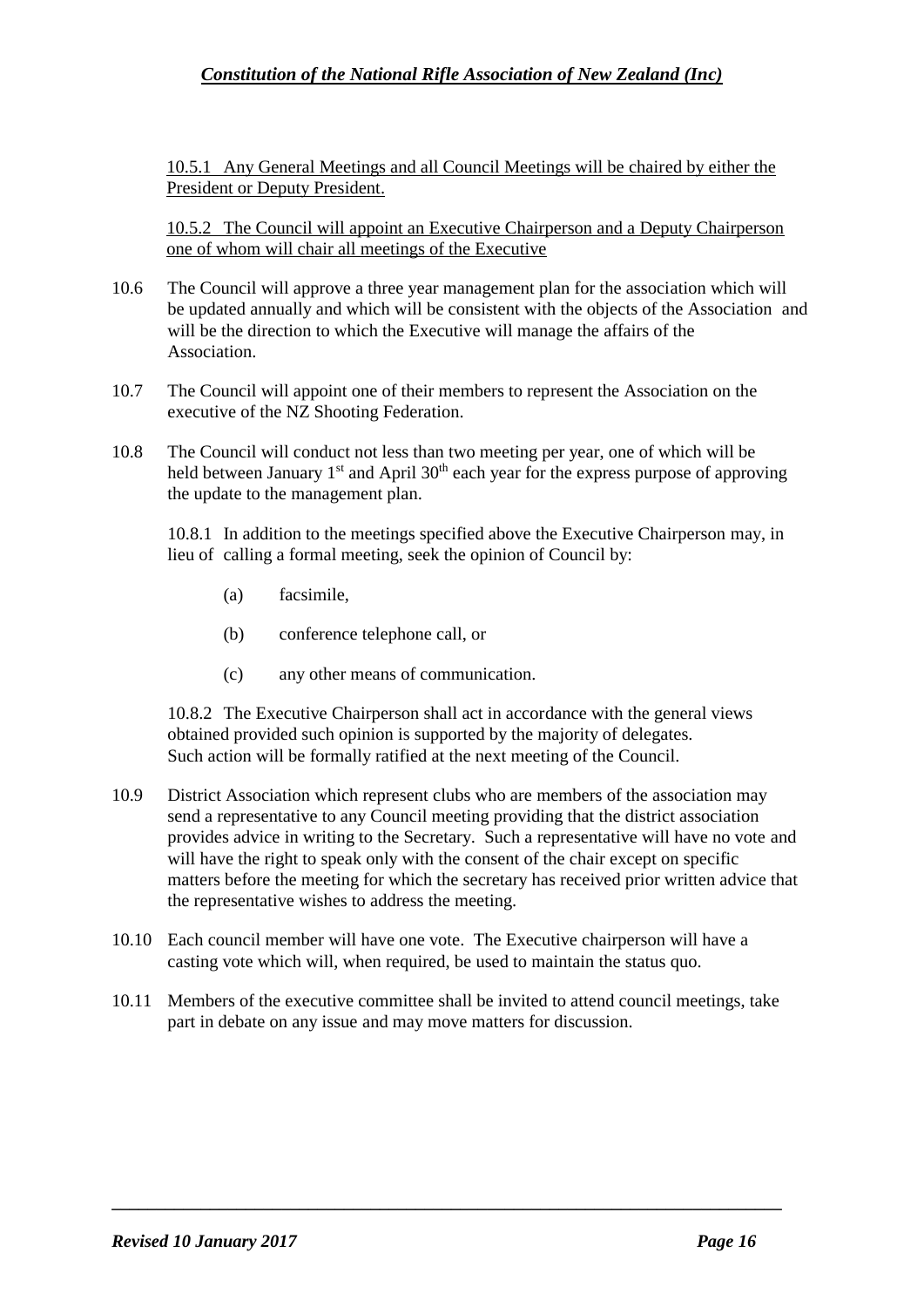#### <span id="page-16-0"></span>**11. DISCIPLINARY COMMITTEE**

- 11.1 The Council shall appoint a Disciplinary Committee of three financial members of affiliated Association member clubs, one of whom shall be designated as chairperson.
- 11.2 The quorum shall be three. Should one of the members be unavailable to attend a hearing the Council will appoint a replacement for that hearing.
- 11.3 Any member of the Disciplinary Committee who has an interest in any matter before the committee must declare that interest, and be precluded from any participation in the hearing. The Council will appoint a replacement.
- 11.4 The procedures for hearing a formal appeal or complaint will be as determined by the Council from time to time.
- 11.5 The Disciplinary Committee shall have jurisdiction over associate members, individual financial members, member clubs, kindred members and district associations. The Disciplinary Committee shall:

11.5.1 Hear formal complaints from any individual financial member, member club or district association.

11.5.2 Hear formal appeals from any individual financial member, member club or district association.

11.5.3 Investigate and hear any matter that comes to the attention of the Disciplinary Committee from any individual financial member, member club or district association.

11.6 If a complaint is proved to its satisfaction, the Disciplinary Committee shall have the power to impose on a individual financial member, associate member, member club, kindred member or district association concerned, one or more of the following penalties;

11.6.1 Suspension either indefinitely or for a stated period from either competing or taking part in any other capacity in any event sanctioned by the Association.

11.6.2 A fine.

11.6.3 Censure in respect to conduct.

11.6.4 Payment of any costs or expenses incurred by witnesses or others in relation to a hearing.

11.6.5 Any other penalty deemed appropriate.

11.7 The Disciplinary Committee Chairperson shall have the power to impose suspension covering the period from the alleged breach of rule, regulation or conduct until the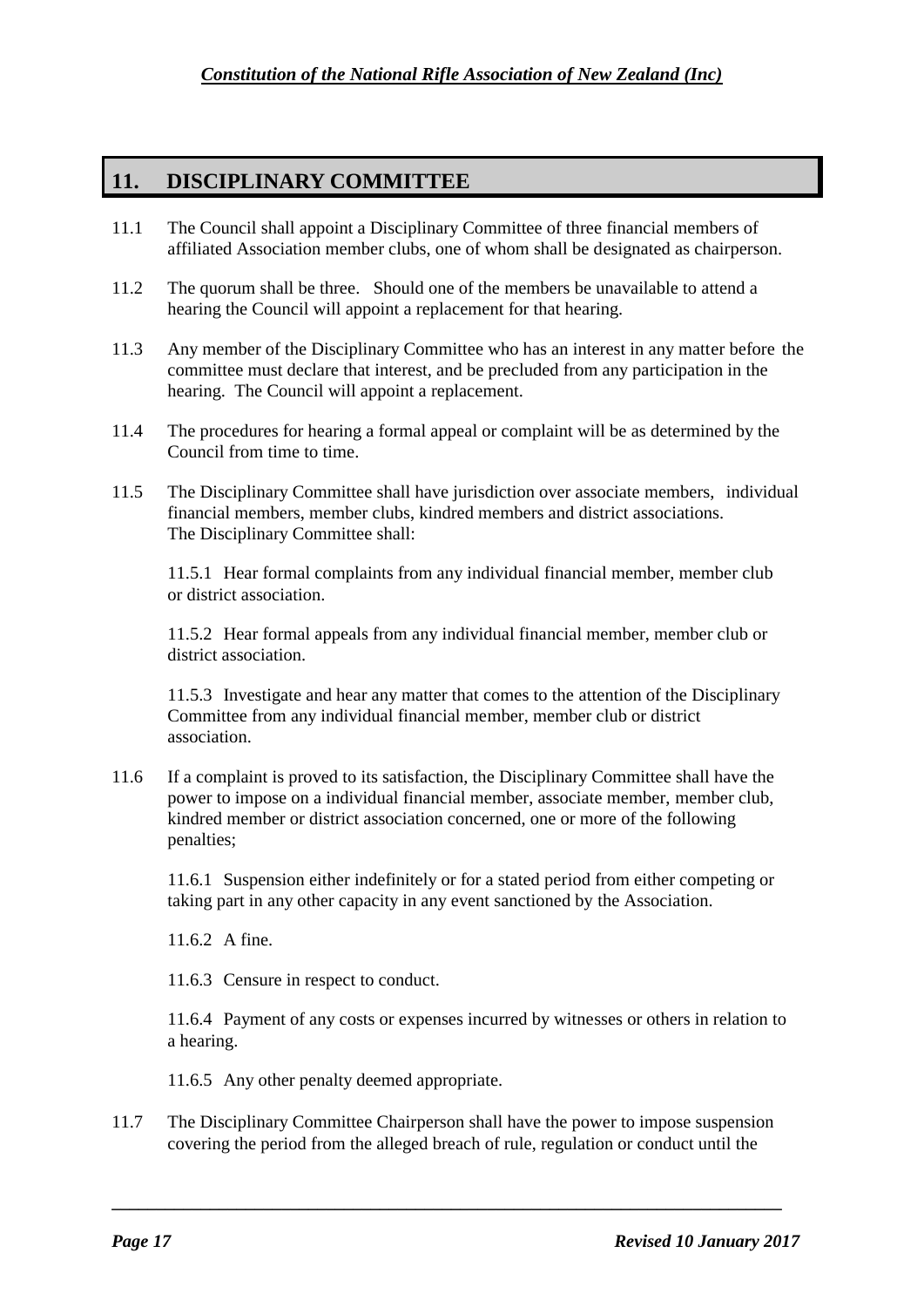disciplinary procedure shall have been completed. Where an individual has been suspended, any period of suspension imposed at a final hearing shall commence from the date of the initial interim suspension.

11.8 There shall be no appeal against the decision of the Disciplinary Committee Chairperson under the preceding paragraph. Appeals against other decisions of the Disciplinary Committee may be made in accordance with Rule 4.6.

#### <span id="page-17-0"></span>**12. ALTERATION OF CONSTITUTION**

The Constitution of the Association may be altered, added to or rescinded by a two thirds majority vote at any general meeting of which fourteen days notice of the place, date and business to be conducted has been given in writing to all members.

#### <span id="page-17-1"></span>**13. SEAL**

The seal of the Association shall be in the custody of the Secretary but shall not be fixed to any document except by order of the Council and in the presence of the Secretary and two council members.

#### <span id="page-17-2"></span>**14. WINDING UP**

- 14.1 The procedure leading to the winding up of the Association will be in accordance with the Incorporated Societies Act. The resolution requiring the Association to be wound up shall be passed by a majority vote of those present at a General Meeting.
- 14.2 If upon the winding up or dissolution of the Association there remains any property whatsoever after payment of the Associations liabilities, such property will be given to some other institution or association having objects similar to the Association. Such institution or association to be determined by a majority vote as a general meeting of the Association, or, failing such a decision, in such a manner as the registrar of Incorporated Societies may determine.

#### <span id="page-17-3"></span>**15. EXECUTIVE SECRETARIAT**

15.1 The Executive Secretariat shall consist of the Executive Chairperson, Deputy Chairperson, Secretary and Treasurer.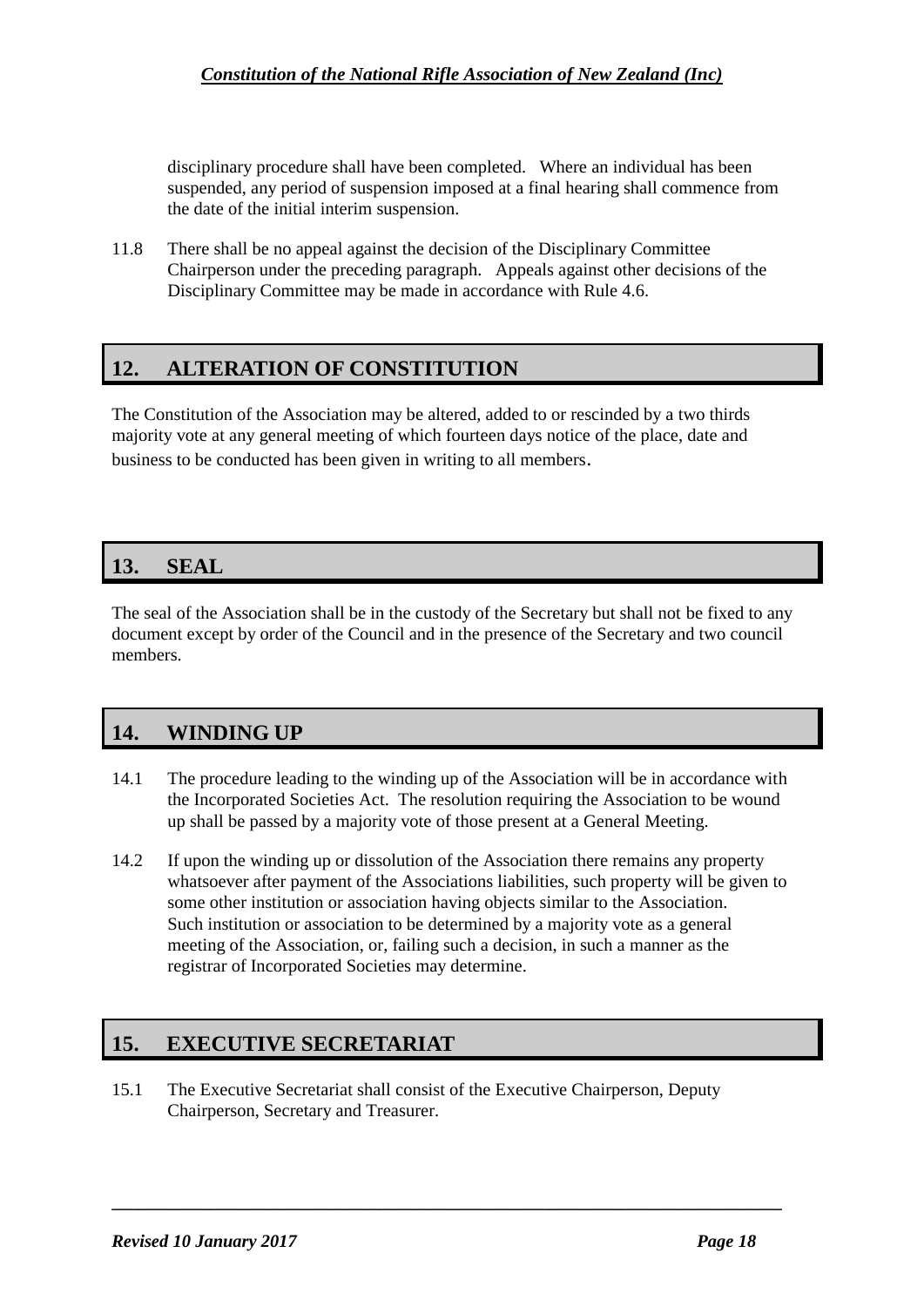- 15.2 The Executive Secretariat shall carry out all administrative functions of the Association, manage the activities of the Association according to the Management Plan and attend to such matters as may be delegated to it by Council. Specifically, but without limitation, the Executive will:
	- 15.2.1 Maintain the Seddon Range and all equipment to a satisfactory standard.
	- 15.2.2 Maintain the Associations headquarters buildings.

15.2.3 Run the annual championship meeting including the appointment of all administrative and range staff. and

15.2.4 Administer the purchase of ammunition including supplies for resale to affiliated club members.

- 15.3 The Executive Secretariat will appoint members to the Executive Committee to manage specific responsibilities such as:
	- 15.3.1 National championship meeting;
	- 15.3.2 Publicity, communications, and sponsorship;
	- 15.3.3 Liaison with Police, Army, etc;
	- 15.3.4 Strategy advising Council on strategic planning;
	- 15.3.5 Membership;
	- 15.3.6 National range maintenance;
	- 15.3.7 Delegate to NZ Shooting Federation; and
	- 15.3.8 Specific events of programmes.
- 15.4 Not less than 14 days prior to making such an appointment, the Secretary shall advise the Council in writing that an appointment is to be made and the responsibilities the new committee member will have.

#### <span id="page-18-0"></span>**16. SELECTION COMMITTEE**

- 16.1 The Council will appoint a Convener of Selectors and two National Selectors.
- 16.2 It shall be the responsibility of the selection committee to select representative teams from nominations received.

**\_\_\_\_\_\_\_\_\_\_\_\_\_\_\_\_\_\_\_\_\_\_\_\_\_\_\_\_\_\_\_\_\_\_\_\_\_\_\_\_\_\_\_\_\_\_\_\_\_\_\_\_\_\_\_\_\_\_\_\_\_\_\_\_\_\_\_\_\_\_\_\_\_\_\_**

16.3 It shall be the responsibility of the convener of selectors to be available to attend meetings in support of NRA nominations to international events through the NZ Shooting Federation or OCGA.